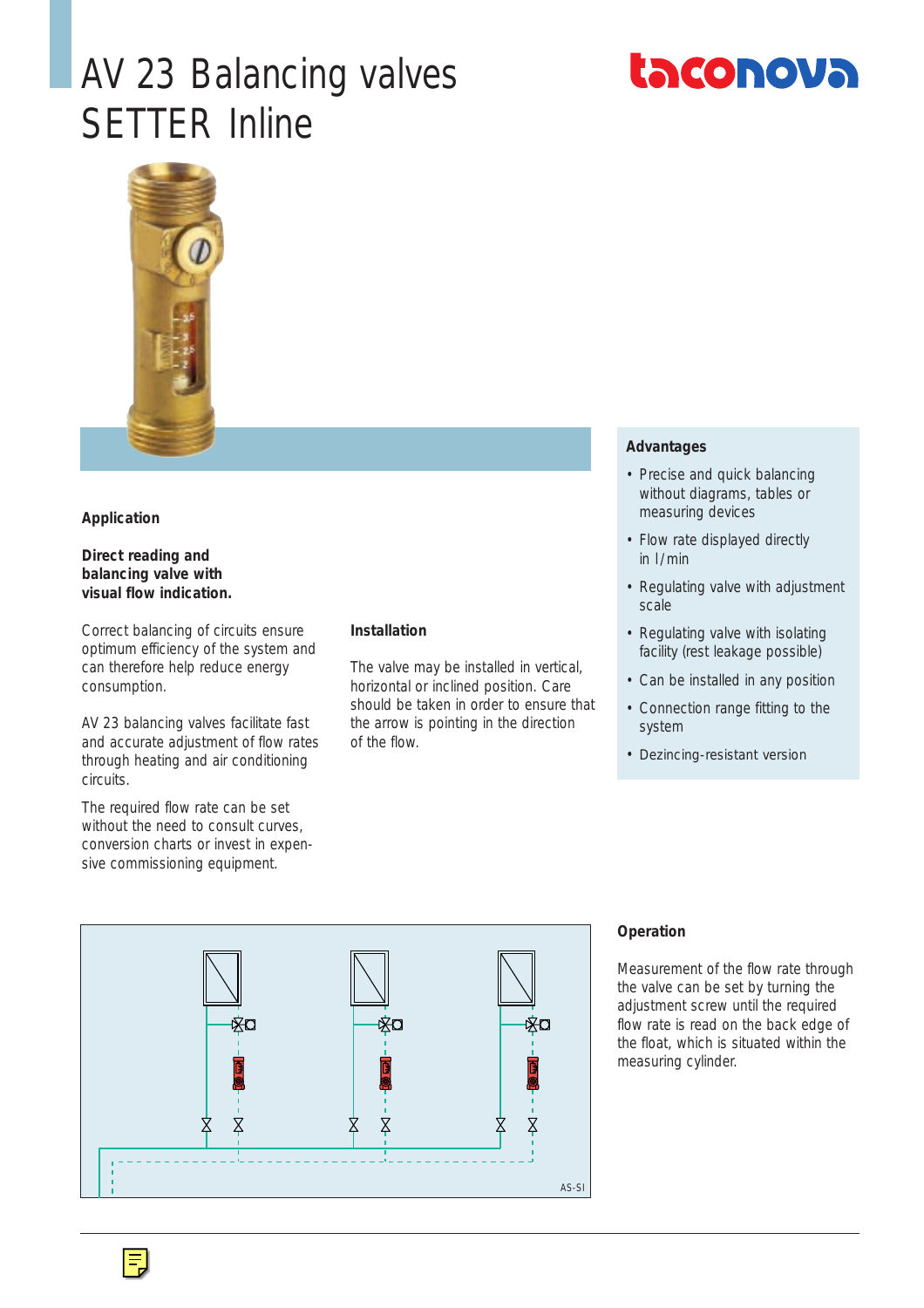# AV 23 SETTER Inline

# **Laconova**

#### **Technical data**

Max. operating temperature: 100 °C

Max. operating pressure: 10 bar

kvs -value and measurement range: refer to type program table

Valve housing: standard brass Ms 58 or dezincing resistant refer to type program

Sightglass: high grade plastic

Seals: EPDM

Measuring accuracy: ±10% (highest nominal flow)



Compression fitting joint with nut, clamping ring and supporting sleeve



Connection with nut and tail piece

#### **Fluids**

- Water and proprietary additives used against corrosion and freezing
- Heating water
- Cooling water
- Potable water

#### **Specification text**

Balancing and setting valve SETTER Inline with adjustment, shut-off (however not isolating facility) and measuring of the flow. Max. operating temperature 100 °C Max. operating pressure 10 bar



| Type program for SETTER Inline Standard out of brass |           |                   |                                  |                              |
|------------------------------------------------------|-----------|-------------------|----------------------------------|------------------------------|
| Item-no.                                             | <b>DN</b> |                   | G x Rp Measurement range (I/min) | $k_{vs}$ (m <sup>3</sup> /h) |
| 223.1202.000                                         | 15        | $3/4$ " x $1/2$ " | $0.3 - 1.5$                      | 0.25                         |
| 223.1203.000                                         | 15        | $3/4$ " x $1/2$ " | $0,6 - 2,4$                      | 0,6                          |
| 223.1204.000                                         | 15        | $3/4$ " x $1/2$ " | $1 - 3.5$                        | 1,35                         |
| 223.1208.000                                         | 15        | $3/4$ " x $1/2$ " | $2 - 8$                          | 1.8                          |
| 223.1209.000                                         | 15        | $3/4$ " x $1/2$ " | $3 - 12$                         | 1,85                         |
|                                                      |           |                   |                                  |                              |
| Item-no.                                             | <b>DN</b> | G x G             | Measurement range (I/min)        | $k_{vs}$ (m <sup>3</sup> /h) |
| 223.1233.000                                         | 15        | $3/4$ " x $3/4$ " | $0.6 - 2.4$                      | 0.6                          |
| 223.1234.000                                         | 15        | $3/4$ " x $3/4$ " | $1 - 3.5$                        | 1.35                         |
| 223.1238.000                                         | 15        | $3/4$ " x $3/4$ " | $2 - 8$                          | 1,8                          |
| 223.1239.000                                         | 15        | $3/4$ " x $3/4$ " | $3 - 12$                         | 1.85                         |
| 223.1300.000                                         | 20        | $1"$ x $1"$       | $4 - 15$                         | 5,0                          |

G = Fixing thread, male or female cylindrical, according to ISO 228

| Type program for SETTER Inline out of dezincing-resistant brass<br>Measurement range (I/min)<br>G x Rp<br><b>DN</b><br>$k_{vs}$ (m <sup>3</sup> /h)<br>Item-no. |                |                                                             |                                  |                              |
|-----------------------------------------------------------------------------------------------------------------------------------------------------------------|----------------|-------------------------------------------------------------|----------------------------------|------------------------------|
| 223.1204.104<br>223.1208.104<br>223.1209.104                                                                                                                    | 15<br>15<br>15 | $3/4$ " x $1/2$ "<br>$3/4$ " x $1/2$ "<br>$3/4$ " x $1/2$ " | $1 - 3,5$<br>$2 - 8$<br>$3 - 12$ | 1.35<br>1.8<br>1.85          |
| Item-no.                                                                                                                                                        | <b>DN</b>      | GxG                                                         | Measurement range (I/min)        | $k_{vs}$ (m <sup>3</sup> /h) |
| 223.1233.104                                                                                                                                                    | 15             | $3/4$ " x $3/4$ "                                           | $0,6 - 2,4$                      | 0,6                          |

Rp= Pipe thread / female thread cylindrical, according to ISO 7 / DIN 2999

| <b>VF 10 System-connections</b>              |                                                            |                                                        |                                                                   |
|----------------------------------------------|------------------------------------------------------------|--------------------------------------------------------|-------------------------------------------------------------------|
| Item-no.                                     | G x mm                                                     | <b>Version for</b>                                     | suitable for                                                      |
| 210.3325.000                                 | $3/4$ " x 15                                               | Copper pipe 15/1                                       | <b>SETTER Inline DN 15</b>                                        |
| Item-no.                                     | G x R                                                      | pipe thread                                            |                                                                   |
| 210.6221.000<br>210.6632.000<br>210.6222.000 | $3/4$ " x $1/2$ "<br>$1" \times 3/4"$<br>$3/4$ " x $1/2$ " | Thread 1/2"<br>Thread 3/4"<br>Thread 1/2" self-sealing | SETTER Inline DN 15<br>SETTER Inline DN 20<br>SETTER Inline DN 15 |

R = Pipe thread / male thread, according to ISO 7 / DIN 2999

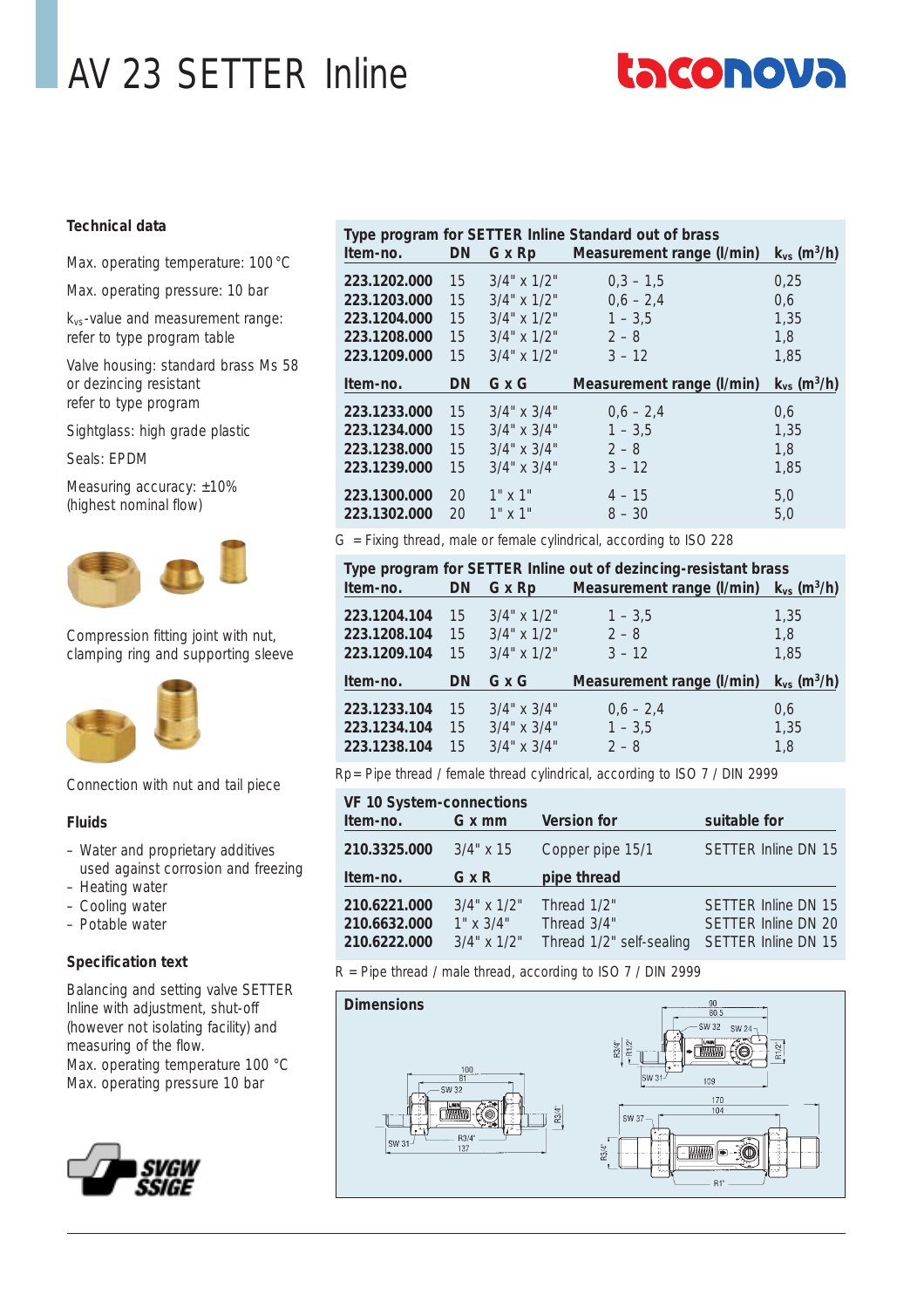### AV 23 SETTER Inline

# taconova





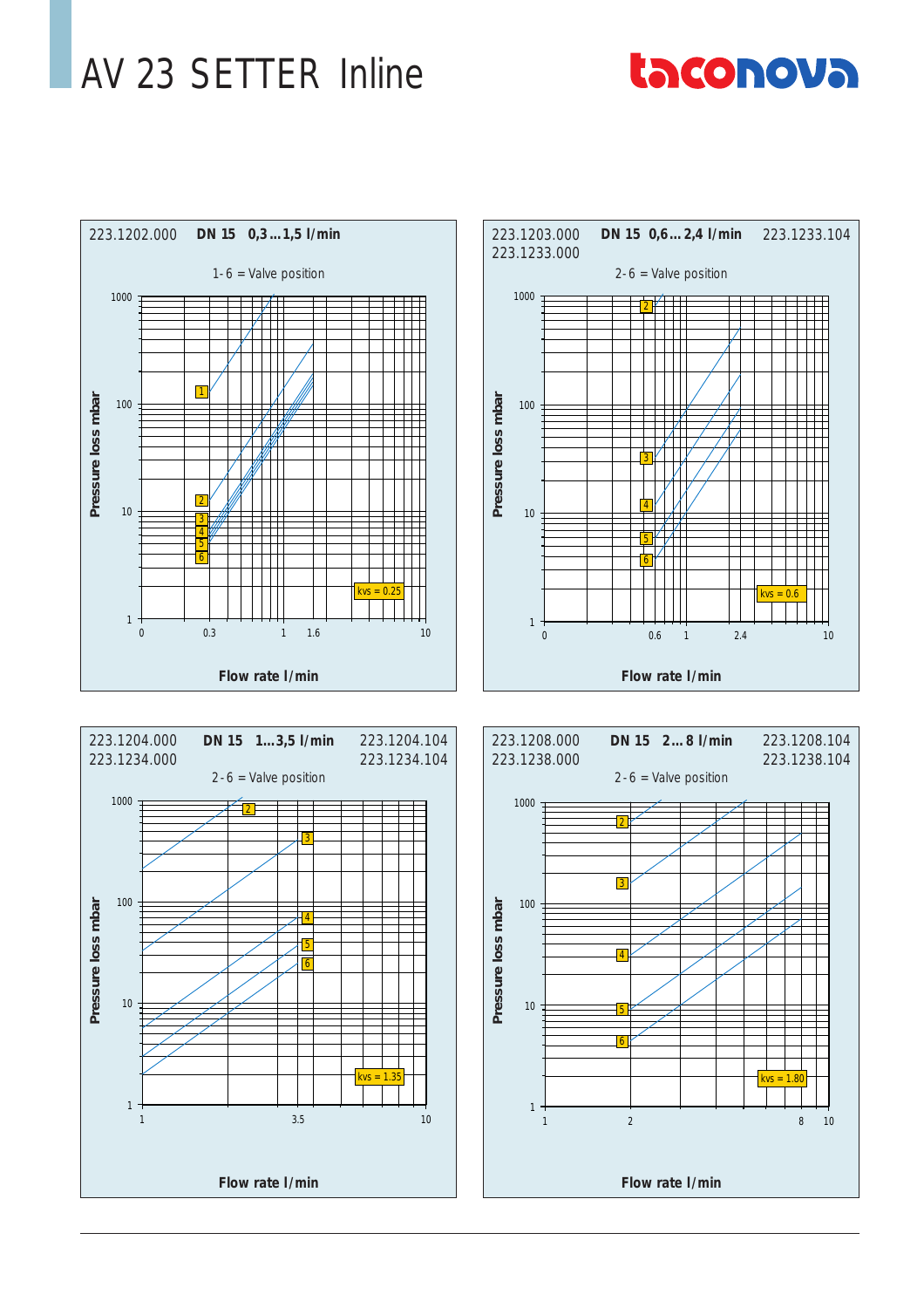### AV 23 SETTER Inline









Subject to modification. A-SI 3/00-1000e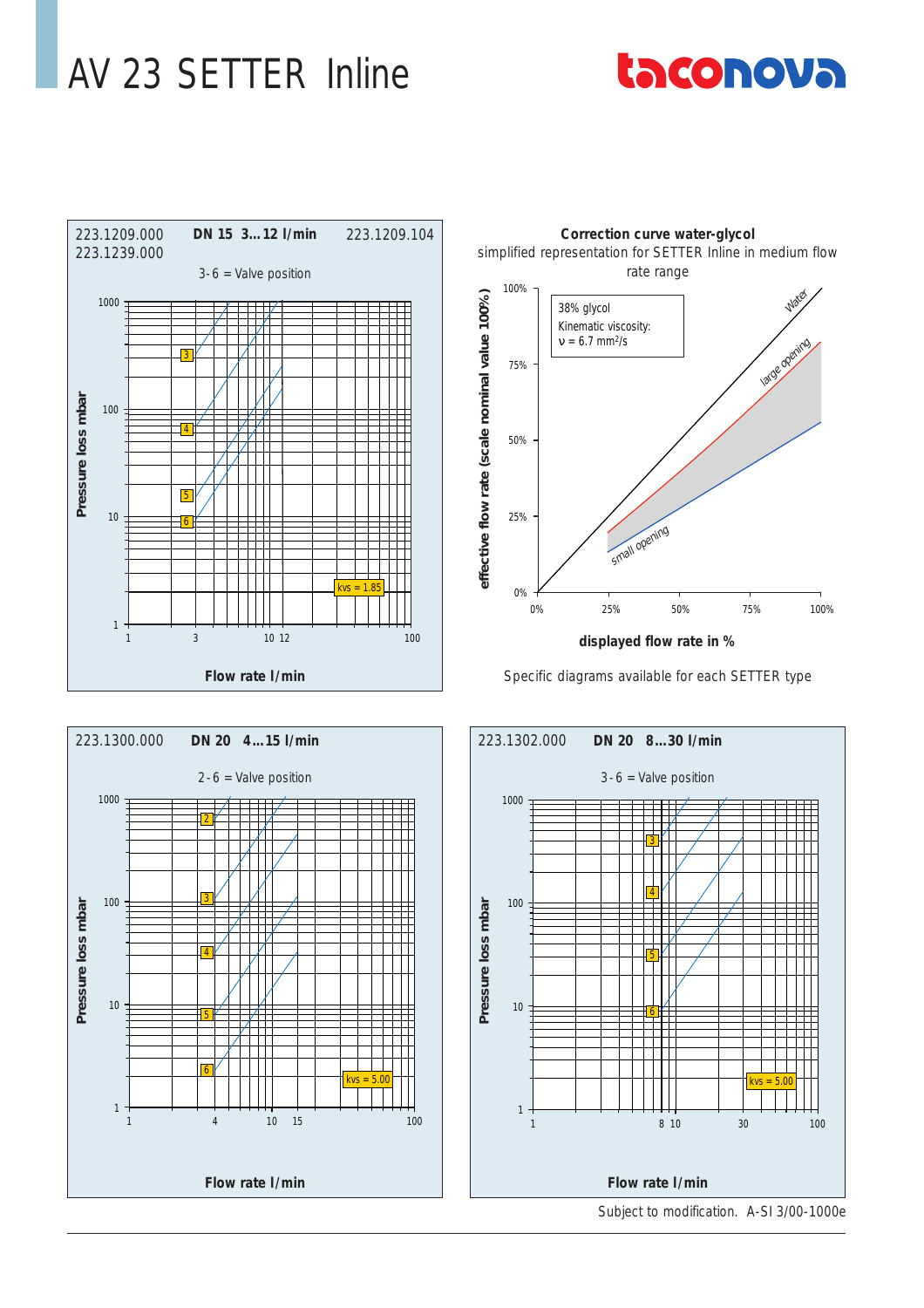### AV 23 Balancing valves SETTER Inline PF





#### **Application**

#### **Direct regulation, indication and isolation of flows in systems.**

Direct hydraulic balancing and control of flows at the intake manifold of circulating pumps. SETTER balancing valves offer an easy and accurate method of adjusting the flow rates through heating, ventilation, air conditioning and cooling systems.

Correct balancing of hydraulic circuits ensures optimum energy distribution, resulting in more efficient and economical operation in accordance with the energy saving regulations provided for by legislation.

With SETTER Inline PF balancing valves, any qualified fitter can set the appropriate flow rate on the premises in question, thus avoiding investments in training and costly measuring devices.

#### **Installation**

The valve can be installed in a horizontal, vertical or inclined position. Care should be taken to ensure that the arrow is pointing in the direction of the flow. The SETTER Inline PF can be built into the 1<sup>1</sup>/<sub>2</sub>" threaded pump connection to the intake manifold of the circulating pump thanks to its special housing design.

#### **Advantages**

- Direct connection to circulating pump (on suction side)
- Increased temperature resistance (130 ºC)
- Precise and quick balancing without diagrams, tables or measuring devices
- Flow rate displayed directly in l/min
- 3 types cover the entire measurement range from 1.5–30 l/min
- Version with glycol scale in the standard product range
- Measuring accuracy  $\pm$  10% of the highest nominal value
- Regulating valve with adjustment scale and isolating facility
- Can be installed in any position
- Available for flat-sealing and clamping ring connectors
- System connector for Ø 18 and Ø 22 mm copper pipes available



#### **Operation**

The flow measurement is based on the principle of a baffle float. The flowmeter is built into the housing.

#### **Important when using glycol**

The system medium must be allowed to flow through the measuring body for at least 2 hours prior to reading the flow rate when performing the initial start-up or refilling the system.